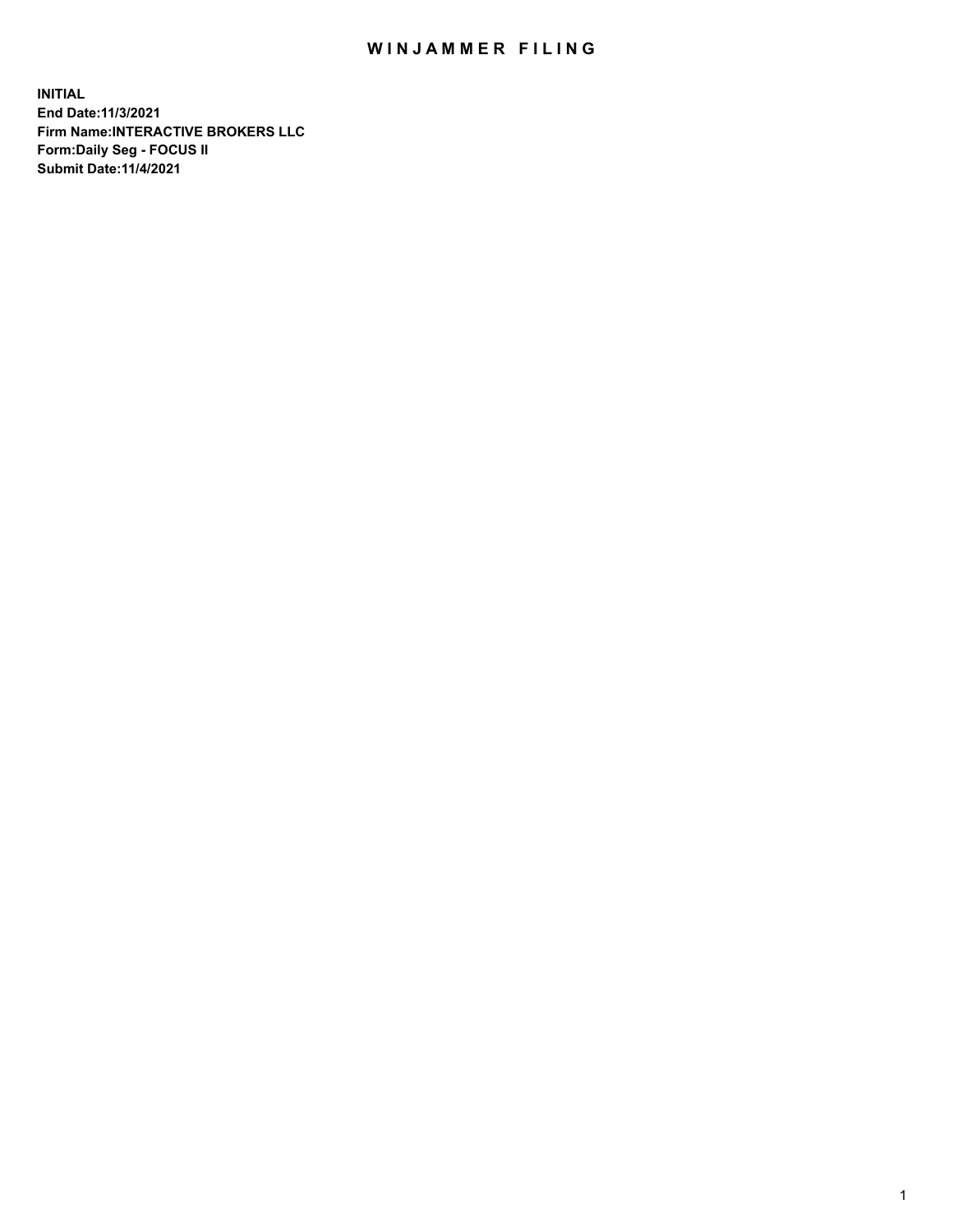**INITIAL End Date:11/3/2021 Firm Name:INTERACTIVE BROKERS LLC Form:Daily Seg - FOCUS II Submit Date:11/4/2021 Daily Segregation - Cover Page**

| Name of Company                                                                                                                                                                                                                                                                                                                | <b>INTERACTIVE BROKERS LLC</b>                                                                 |
|--------------------------------------------------------------------------------------------------------------------------------------------------------------------------------------------------------------------------------------------------------------------------------------------------------------------------------|------------------------------------------------------------------------------------------------|
| <b>Contact Name</b>                                                                                                                                                                                                                                                                                                            | <b>James Menicucci</b>                                                                         |
| <b>Contact Phone Number</b>                                                                                                                                                                                                                                                                                                    | 203-618-8085                                                                                   |
| <b>Contact Email Address</b>                                                                                                                                                                                                                                                                                                   | jmenicucci@interactivebrokers.c<br>om                                                          |
| FCM's Customer Segregated Funds Residual Interest Target (choose one):<br>a. Minimum dollar amount: ; or<br>b. Minimum percentage of customer segregated funds required:% ; or<br>c. Dollar amount range between: and; or<br>d. Percentage range of customer segregated funds required between:% and%.                         | $\overline{\mathbf{0}}$<br>$\overline{\mathbf{0}}$<br>155,000,000 245,000,000<br>00            |
| FCM's Customer Secured Amount Funds Residual Interest Target (choose one):<br>a. Minimum dollar amount: ; or<br>b. Minimum percentage of customer secured funds required:% ; or<br>c. Dollar amount range between: and; or<br>d. Percentage range of customer secured funds required between:% and%.                           | $\overline{\mathbf{0}}$<br>$\overline{\mathbf{0}}$<br>80,000,000 120,000,000<br>0 <sub>0</sub> |
| FCM's Cleared Swaps Customer Collateral Residual Interest Target (choose one):<br>a. Minimum dollar amount: ; or<br>b. Minimum percentage of cleared swaps customer collateral required:% ; or<br>c. Dollar amount range between: and; or<br>d. Percentage range of cleared swaps customer collateral required between:% and%. | $\overline{\mathbf{0}}$<br><u>0</u><br>0 <sub>0</sub><br>0 <sub>0</sub>                        |

Attach supporting documents CH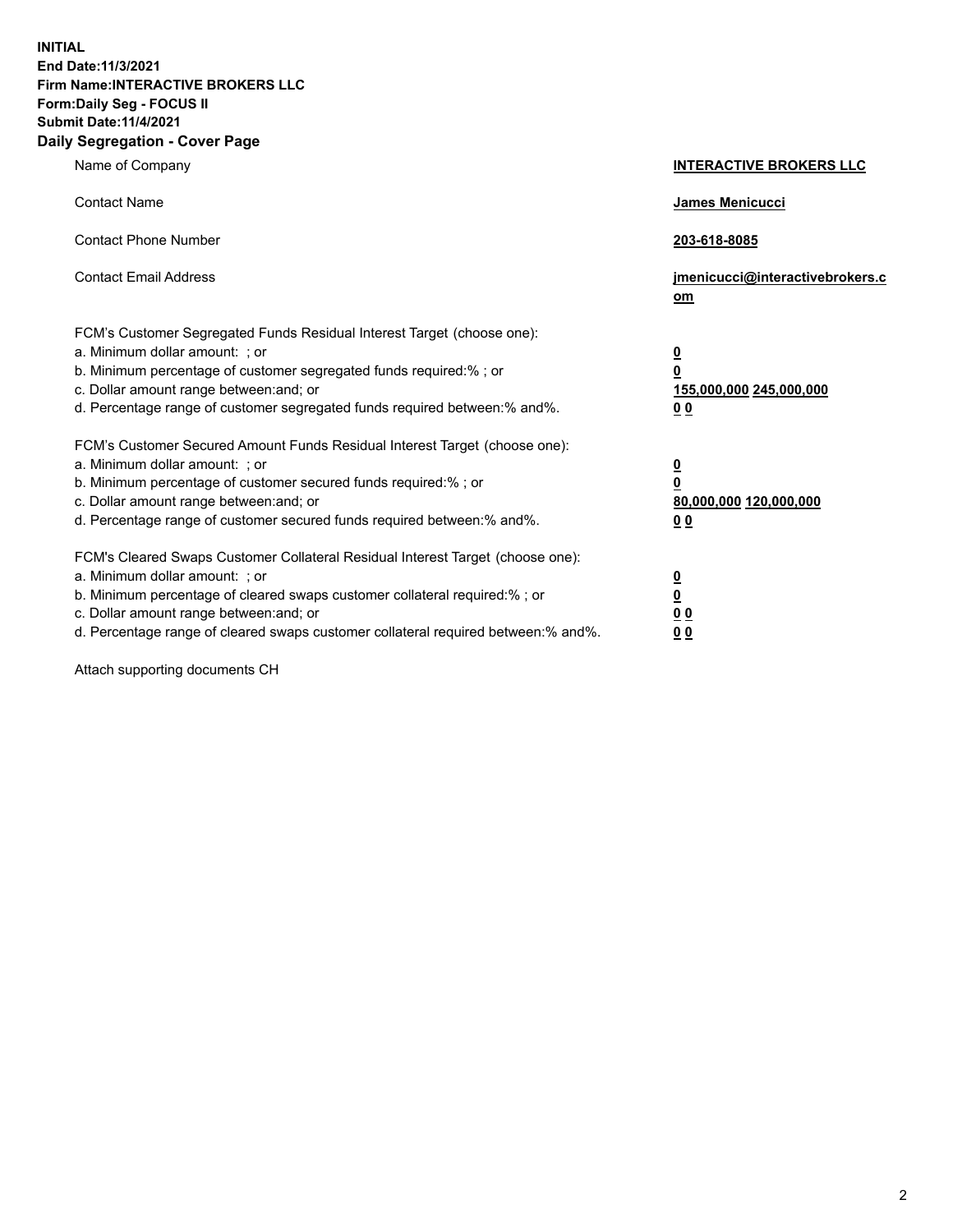## **INITIAL End Date:11/3/2021 Firm Name:INTERACTIVE BROKERS LLC Form:Daily Seg - FOCUS II Submit Date:11/4/2021 Daily Segregation - Secured Amounts**

|     | Dany Segregation - Secured Amounts                                                          |                                   |
|-----|---------------------------------------------------------------------------------------------|-----------------------------------|
|     | Foreign Futures and Foreign Options Secured Amounts                                         |                                   |
|     | Amount required to be set aside pursuant to law, rule or regulation of a foreign            | $0$ [7305]                        |
|     | government or a rule of a self-regulatory organization authorized thereunder                |                                   |
| 1.  | Net ledger balance - Foreign Futures and Foreign Option Trading - All Customers             |                                   |
|     | A. Cash                                                                                     | 506,606,641 [7315]                |
|     | B. Securities (at market)                                                                   | $0$ [7317]                        |
| 2.  | Net unrealized profit (loss) in open futures contracts traded on a foreign board of trade   | -8,211,467 <sup>[7325]</sup>      |
| 3.  | Exchange traded options                                                                     |                                   |
|     | a. Market value of open option contracts purchased on a foreign board of trade              | 134,389 [7335]                    |
|     | b. Market value of open contracts granted (sold) on a foreign board of trade                | $-12,591$ [7337]                  |
| 4.  | Net equity (deficit) (add lines 1. 2. and 3.)                                               | 498,516,972 [7345]                |
| 5.  | Account liquidating to a deficit and account with a debit balances - gross amount           | 5,152 [7351]                      |
|     | Less: amount offset by customer owned securities                                            | 0 [7352] 5,152 [7354]             |
| 6.  | Amount required to be set aside as the secured amount - Net Liquidating Equity              | 498,522,124 [7355]                |
|     | Method (add lines 4 and 5)                                                                  |                                   |
| 7.  | Greater of amount required to be set aside pursuant to foreign jurisdiction (above) or line | 498,522,124 [7360]                |
|     | 6.                                                                                          |                                   |
|     | FUNDS DEPOSITED IN SEPARATE REGULATION 30.7 ACCOUNTS                                        |                                   |
| 1.  | Cash in banks                                                                               |                                   |
|     | A. Banks located in the United States                                                       | 72,657,900 [7500]                 |
|     | B. Other banks qualified under Regulation 30.7                                              | 0 [7520] 72,657,900 [7530]        |
| 2.  | Securities                                                                                  |                                   |
|     | A. In safekeeping with banks located in the United States                                   | 320,995,790 [7540]                |
|     | B. In safekeeping with other banks qualified under Regulation 30.7                          | 0 [7560] 320,995,790 [7570]       |
| 3.  | Equities with registered futures commission merchants                                       |                                   |
|     | A. Cash                                                                                     | $0$ [7580]                        |
|     | <b>B.</b> Securities                                                                        | $0$ [7590]                        |
|     | C. Unrealized gain (loss) on open futures contracts                                         | $0$ [7600]                        |
|     | D. Value of long option contracts                                                           | $0$ [7610]                        |
|     | E. Value of short option contracts                                                          | 0 [7615] 0 [7620]                 |
| 4.  | Amounts held by clearing organizations of foreign boards of trade                           |                                   |
|     | A. Cash                                                                                     | $0$ [7640]                        |
|     | <b>B.</b> Securities                                                                        | $0$ [7650]                        |
|     | C. Amount due to (from) clearing organization - daily variation                             | $0$ [7660]                        |
|     | D. Value of long option contracts                                                           | $0$ [7670]                        |
|     | E. Value of short option contracts                                                          | 0 [7675] 0 [7680]                 |
| 5.  | Amounts held by members of foreign boards of trade                                          |                                   |
|     | A. Cash                                                                                     | 237,819,353 [7700]                |
|     | <b>B.</b> Securities                                                                        | $0$ [7710]                        |
|     | C. Unrealized gain (loss) on open futures contracts                                         | 422,508 [7720]                    |
|     | D. Value of long option contracts                                                           | 134,389 [7730]                    |
|     | E. Value of short option contracts                                                          | -12,591 [7735] 238,363,659 [7740] |
| 6.  | Amounts with other depositories designated by a foreign board of trade                      | $0$ [7760]                        |
| 7.  | Segregated funds on hand                                                                    | $0$ [7765]                        |
| 8.  | Total funds in separate section 30.7 accounts                                               | 632,017,349 [7770]                |
| 9.  | Excess (deficiency) Set Aside for Secured Amount (subtract line 7 Secured Statement         | 133,495,225 [7380]                |
|     | Page 1 from Line 8)                                                                         |                                   |
| 10. | Management Target Amount for Excess funds in separate section 30.7 accounts                 | 80,000,000 [7780]                 |
| 11. | Excess (deficiency) funds in separate 30.7 accounts over (under) Management Target          | 53,495,225 [7785]                 |
|     |                                                                                             |                                   |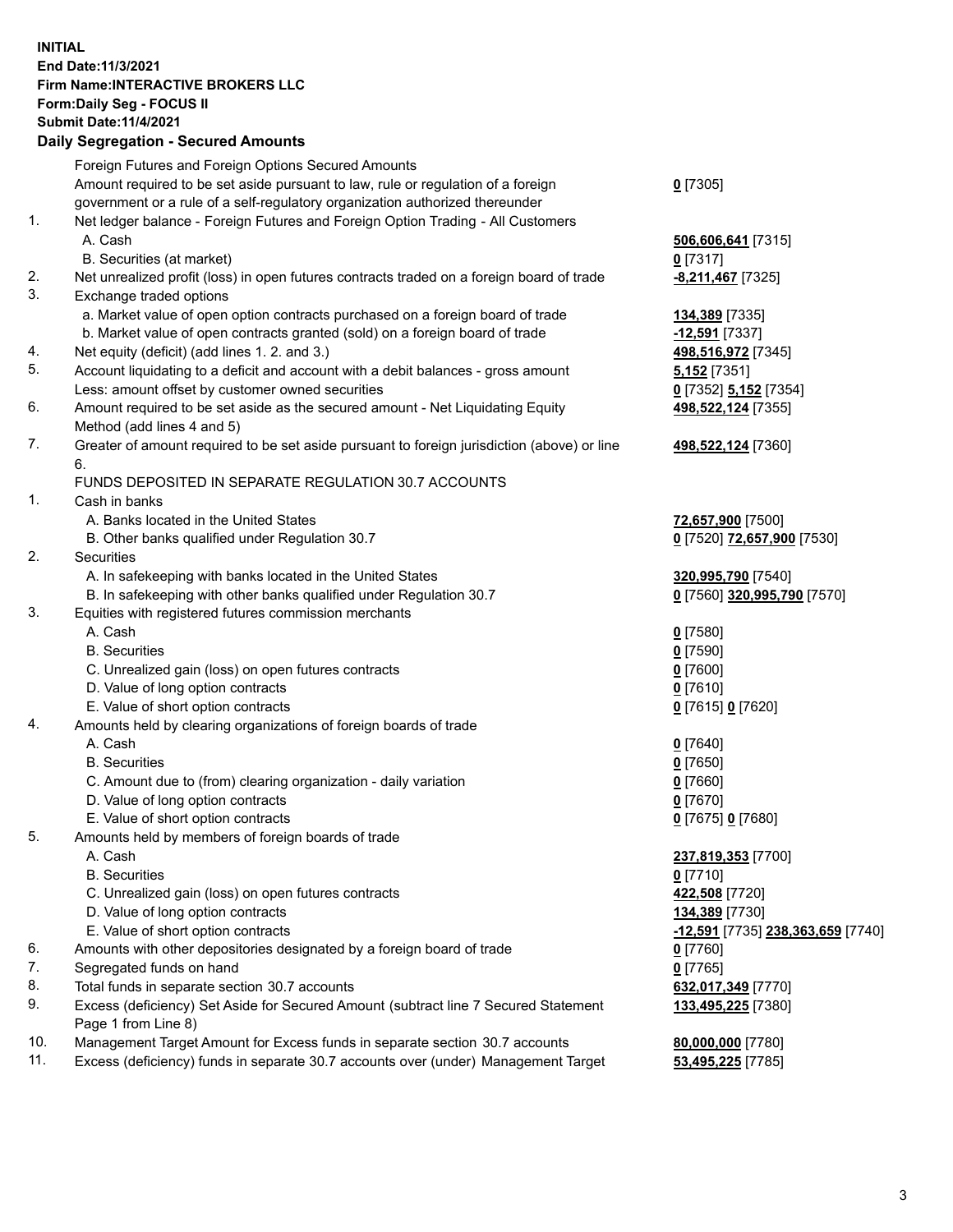**INITIAL End Date:11/3/2021 Firm Name:INTERACTIVE BROKERS LLC Form:Daily Seg - FOCUS II Submit Date:11/4/2021 Daily Segregation - Segregation Statement** SEGREGATION REQUIREMENTS(Section 4d(2) of the CEAct) 1. Net ledger balance A. Cash **7,246,297,175** [7010] B. Securities (at market) **0** [7020] 2. Net unrealized profit (loss) in open futures contracts traded on a contract market **192,523,062** [7030] 3. Exchange traded options A. Add market value of open option contracts purchased on a contract market **465,729,020** [7032] B. Deduct market value of open option contracts granted (sold) on a contract market **-399,279,702** [7033] 4. Net equity (deficit) (add lines 1, 2 and 3) **7,505,269,555** [7040] 5. Accounts liquidating to a deficit and accounts with debit balances - gross amount **1,101,688** [7045] Less: amount offset by customer securities **0** [7047] **1,101,688** [7050] 6. Amount required to be segregated (add lines 4 and 5) **7,506,371,243** [7060] FUNDS IN SEGREGATED ACCOUNTS 7. Deposited in segregated funds bank accounts A. Cash **1,451,584,811** [7070] B. Securities representing investments of customers' funds (at market) **3,689,378,105** [7080] C. Securities held for particular customers or option customers in lieu of cash (at market) **0** [7090] 8. Margins on deposit with derivatives clearing organizations of contract markets A. Cash **1,987,022,133** [7100] B. Securities representing investments of customers' funds (at market) **510,590,782** [7110] C. Securities held for particular customers or option customers in lieu of cash (at market) **0** [7120] 9. Net settlement from (to) derivatives clearing organizations of contract markets **4,739,645** [7130] 10. Exchange traded options A. Value of open long option contracts **465,624,895** [7132] B. Value of open short option contracts **-399,255,955** [7133] 11. Net equities with other FCMs A. Net liquidating equity **0** [7140] B. Securities representing investments of customers' funds (at market) **0** [7160] C. Securities held for particular customers or option customers in lieu of cash (at market) **0** [7170] 12. Segregated funds on hand **0** [7150] 13. Total amount in segregation (add lines 7 through 12) **7,709,684,416** [7180] 14. Excess (deficiency) funds in segregation (subtract line 6 from line 13) **203,313,173** [7190] 15. Management Target Amount for Excess funds in segregation **155,000,000** [7194]

16. Excess (deficiency) funds in segregation over (under) Management Target Amount Excess

**48,313,173** [7198]